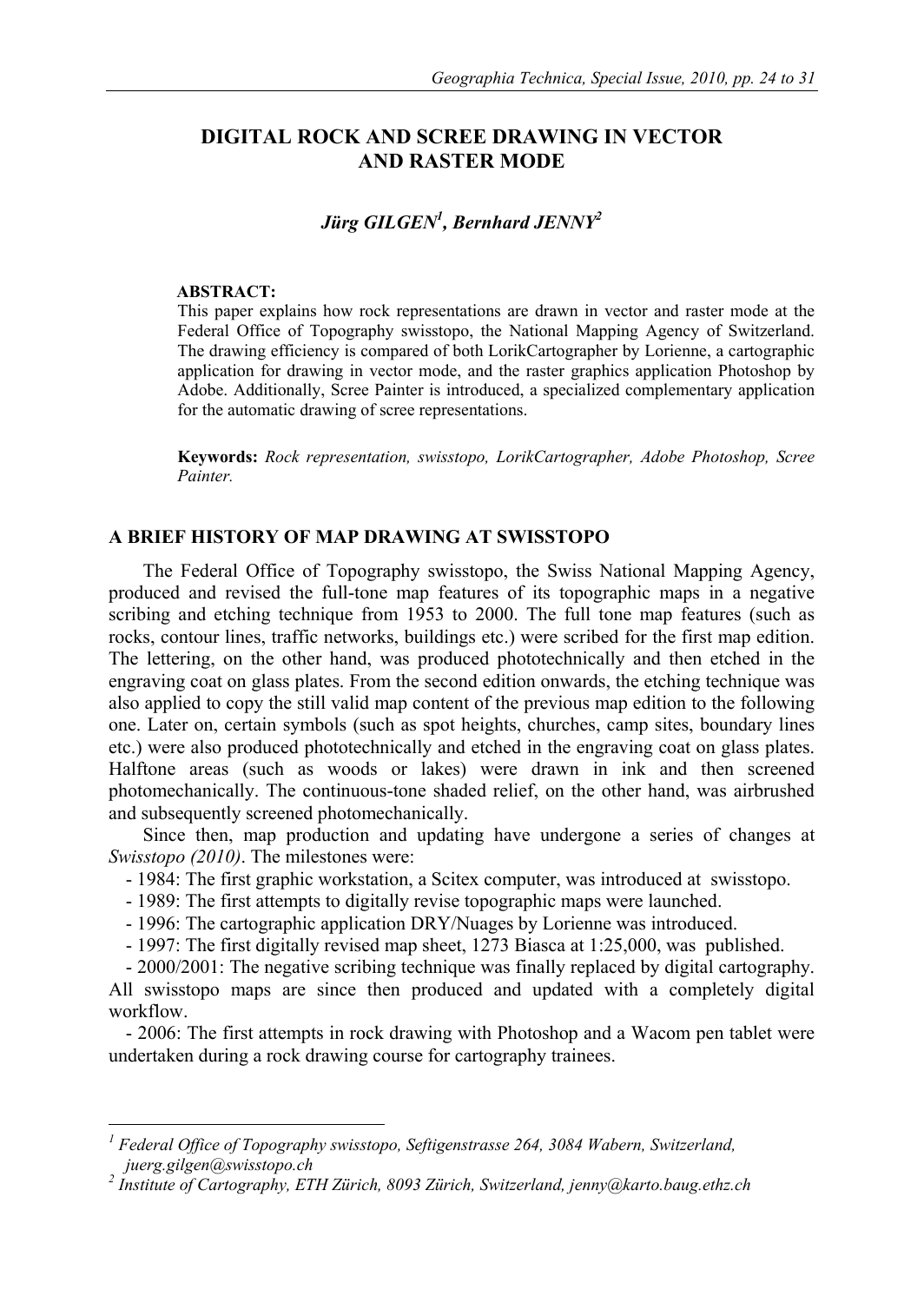The computerisation of map drawing is ongoing and affects all map elements, including the rock and scree representations. However, it is important to note that with today's digital techniques, the same cartographic design principles are still applied. This is also the case for digital rock drawing, which is executed in the renowned Swiss style developed for analogue scribing on coated glass plates (**Fig. 1**) (*Bühler, 1938; Gilgen, 1998; Gilgen, 2008; Imhof, 1982; Spiess et al., 2002*).



**Fig.** 1 The rock representation scribed in an etched, red engraving coat with blueprints on a glass plate. The rock scribing tool, a triangularly shaped, whetted steel engraving needle in a wooden holder, is visible in the centre. The pale yellowish map content is etched whereas the bright white shining elements in the centre have been scribed. Enlarged extract from the swisstopo map 1274 Mesocco, 1:25,000, 1998

## **Rock drawing in vector mode with LorikCartographer**

#### **Introduction: LorikVartographer at Swisstopo**

Since 2008, the full-tone and the halftone map content of swisstopo's topographic maps in the scales 1:25,000, 1:50,000, and 1:100,000 have been updated with LorikCartographer, the redesigned DRY/Nuages by Lorienne (*www.lorienne.com, 2010*). A noteworthy feature of LorikCartographer is its hybrid work file: The previous, still valid map content is stored in a mosaic raster file (a tiled image), whereas the map revision is executed with vector art, including Bézier curves. All full-tone map features, including rock, scree and glaciers, as well as all halftone features, such as woods or lakes, are currently updated in vector mode with LorikCartographer.

## **Rock drawing with LorikCartographer**

In LorikCartographer, all stroke widths for drawing hachured rock representations are stored in a template library. Stroke widths range from 0.06 up to 0.22 mm, in steps as small as 0.02 mm, which corresponds to the dimension of one pixel at the resolution of 50 lines/mm or 1270 dpi. The colour of rock hachures is black, and the stroke extremities have a rounded end.

Hachures are polylines specified by a sequence of straight line segments connecting consecutive vertices (**Fig. 2**). A polyline is the wireframe of the pixelated rock hachure. The digital rock drawing creates a relatively high amount of vector data compared to other vector map elements, because the polyline points are placed very densely. However, this causes no problems for current computer hardware.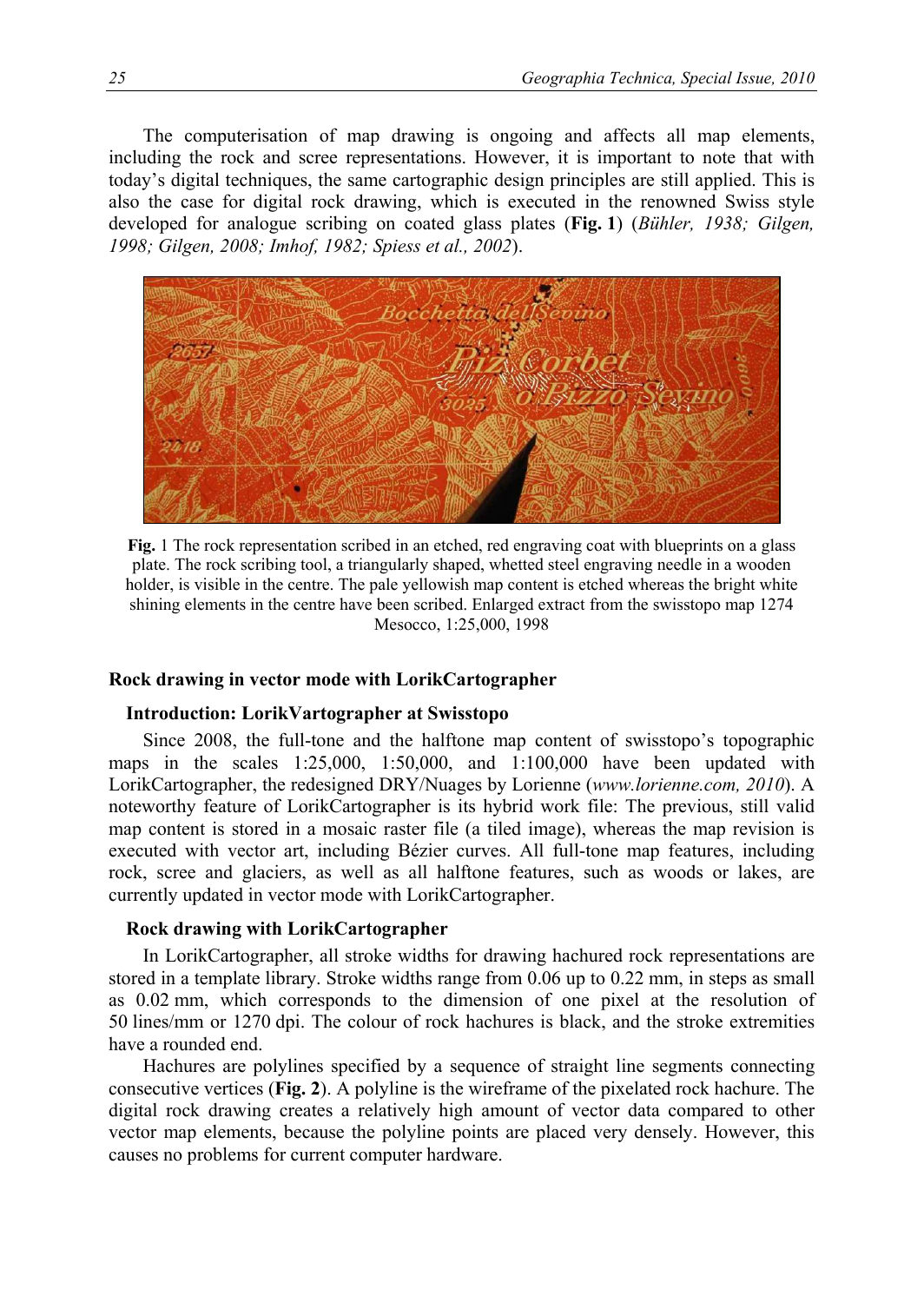

**Fig. 2** A rock hachure drawn in vector mode with LorikCartographer. The grey pixels were added by the authors

In LorikCartographer the stroke width cannot change between the start and the end point of a single polyline. Hence, the width of the rock hachure has to be modulated otherwise. One method is by finishing the stroke with a line segment in backwards direction to generate a thicker end, which indicates more shade (**Fig. 2** the line segment between A6 and A7). Another method consists in tediously constructing each rock hachure from a series of short unconnected lines and assigning them different stroke widths. This latter method is less recommendable as the workflow is constantly interrupted.

The drawn hachure remains editable: A new stroke width can be assigned, or line elements can be displaced or deleted. These are the main manipulations to amend a rock drawing during a revision process. The «Copy», «Paste» and «Rotate» commands are also sometimes applied to rock drawing.

Working at an adequate zoom level enables the cartographer to see the drawing in a near WYSIWYG mode. One has to bear in mind that there is a slight difference between the raster representation (i.e. the still valid map content), which appears thinner and brighter, and the vector presentation (i.e. the updated map content), which appears wider and darker on the computer display than on the printed map.



**Fig. 3** The rock representation updated with LorikCartographer, enlarged extract from the swisstopo map 1284 Monthey, 1:25,000, 2000. The drawing tool is the mouse

#### **Drawing glacier and scree representations**

Glacial features, like ice walls, crevasses, seracs and so on, are drawn with a blue colour representing hydrographic features, in the same manner as the rock representation (*Bühler, 1938; Gilgen, 1998; Gilgen, 2008; Imhof, 1982; Spiess et al., 2002*).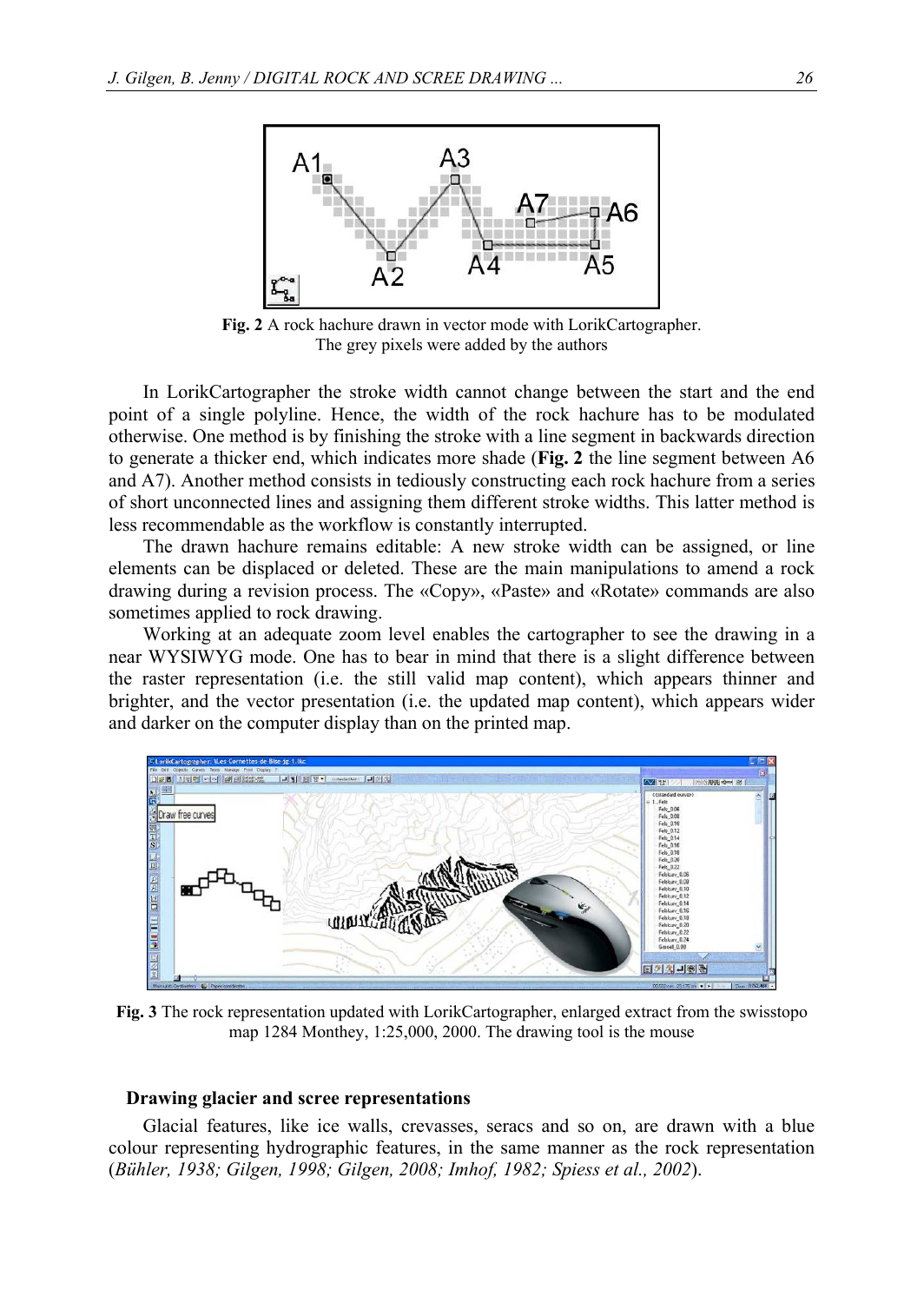The scree representation, on the other hand, is stamped in LorikCartographer from roughly screened patterns of modulated dots. Single dots are interactively moved if necessary to achieve the desired relief shading effect and to enhance the representation of important geomorphological features, like gully lines (*Bühler, 1938; Gilgen, 1998; Gilgen, 2008; Imhof, 1982; Spiess et al., 2002*).

## **Results**

At the end of a map revision, binary TIFF images with PackBits compression are created at a resolution of 1270 dpi. These files are consecutively used for offset printing in spot colours, and for other derived digital products.

The major advantage of LorikCartographer is that rock, scree and glacier representations can be revised in the required quality during a map revision process together with all other map features in one go. No additional application or data conversion between applications is necessary.

The major disadvantage of LorikCartographer is that the efficiency of rock drawing is not increased in comparison to the prior analogue scribing on coated glass plates. Since brightness contrasts are very important in an expressive portrayal of a rock surface in the classic swisstopo style with rock hachures, the stroke width has to be changed very frequently.

#### **Rock drawing in raster mode with Adobe Photoshop**

### **Introduction: Photoshop at Swisstopo**

Photoshop (*www.adobe.com, 2010*) has been successfully applied for producing orthophotos, updating shaded reliefs and for other tasks at swisstopo. Since 2009, Photoshop has been used for special mapping tasks, such as preparatory work concerning rock representations for the new database-driven production process, the so-called OPTINA-LK project (*Gilgen, 2006; Kreiter, 2005; Neuffer et al., 2006; www.esri.com, 2010)*. Photoshop will be used for future revisions of rocks, glaciers and shaded reliefs in the OPTINA-LK 1:25,000 workflow. An important argument for using Photoshop to revise rock drawings at 1:25,000 in the future workflow is that it is the most commonly used professional graphics editor for raster images. Moreover, Photoshop is combinable with a Wacom graphics tablet (*www.wacom.com*, *2010*), which remarkably improves the efficiency of rock drawing compared to working with a mouse.

### **Rock drawing with Photoshop**

The «Pencil Tool» is mainly used to draw rock representations with Photoshop. The desired average «Master Diameter» is chosen in pixel units, the pencil tip shape is set to «Hard Round», and a black foreground colour is selected. Hachures are drawn with a pressure-sensitive and tilt-sensitive pen on a Wacom graphics tablet, which provides a dynamic control of the stroke width: The more pressure applied, the wider the diameter of the pixelated stroke. Cartographers may also customize the pen's tilt-sensitivity to their needs. The Photoshop/Wacom combination offers several practical features to improve the efficiency of rock drawing: For example, with the eraser on the other end of the physical drawing pen one can rapidly and intuitively change to the «erasing» mode by simply turning the pen.

Many more tools exist in Photoshop, however, the majority of them are not reasonably applicable to rock drawing. Useful exceptions are the «Maximum» and «Minimum» filters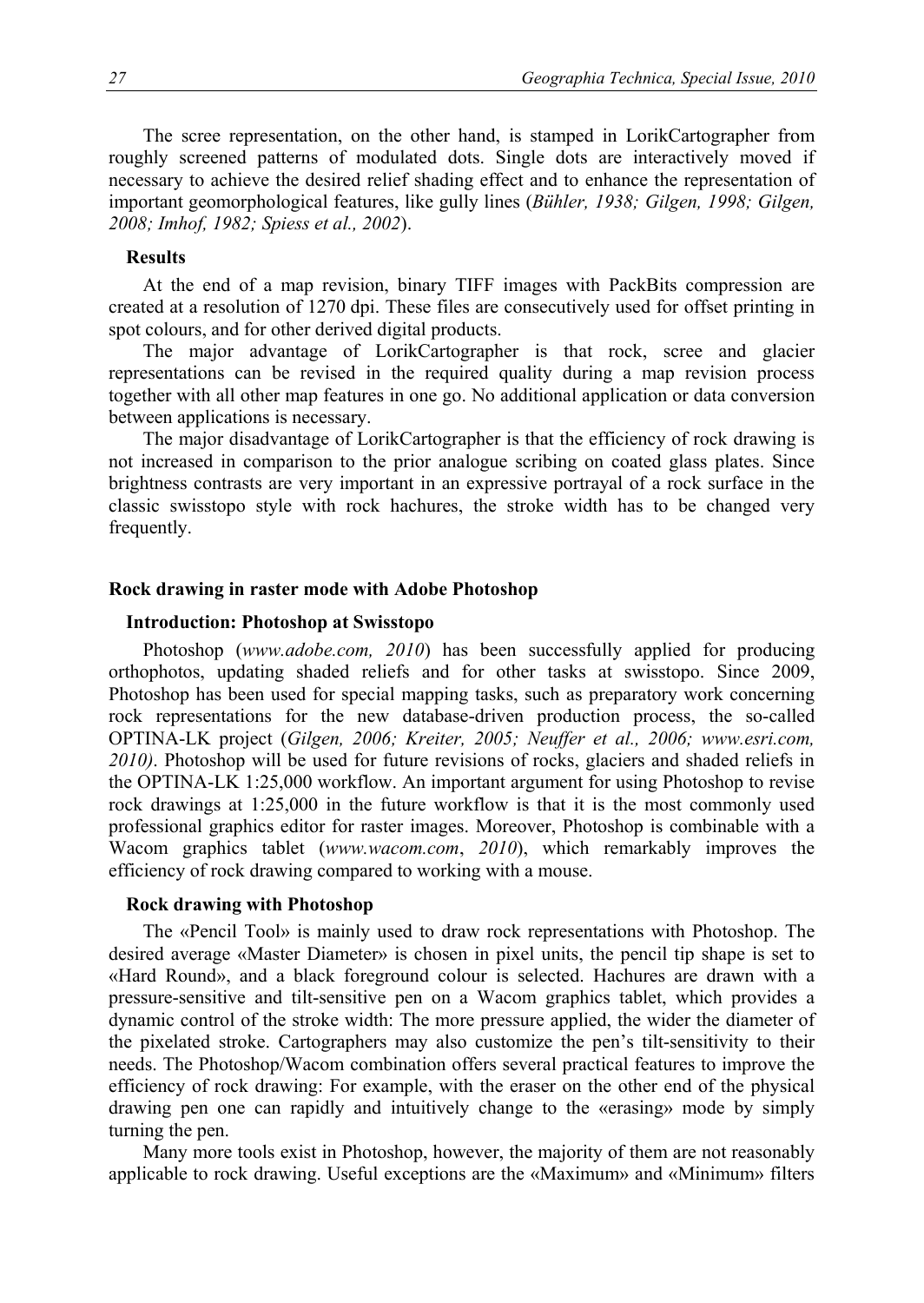to shrink or expand black rock hachures. Moreover, selected areas can be displaced or manipulated in any other desired way.

Drawing in the «Actual Pixels» mode, ensures a perfect WYSIWYG: The cartographer really sees what the final result looks like.



**Fig. 4** A rock hachure in raster mode, drawn with one stroke of the Photoshop pencil tool. The white pixel borders were added by the authors



**Fig. 5** A rock representation updated with Photoshop and a Wacom pen tablet, enlarged extract from the swisstopo map 1284 Monthey, 1:25,000, from a course for cartography trainees, 2006

### **Drawing glacier representations**

Glacial features, like ice walls, crevasses, seracs and so on, are drawn with a blue foreground colour, similar to the rock representations (*Bühler, 1938; Gilgen, 1998; Gilgen, 2008; Imhof, 1982; Spiess et al., 2002*).

#### **Results**

The rock and glacier representations are finally saved to binary TIFF images with PackBits compression at a resolution of 1270 dpi, as in the vector based revision process. These images are then integrated into the new OPTINA-LK database, and used for offset printing in spot colours and for digital cartographic products.

The major advantage of the Photoshop/Wacom combination is the increased productivity compared to the current method based on LorikCartographer. This is mainly due to the ability of the Wacom pen tablet to control the position and width of a stroke in an intuitive and natural way. An exact efficiency gain cannot yet be quantified because of insufficient experience in the actual map production.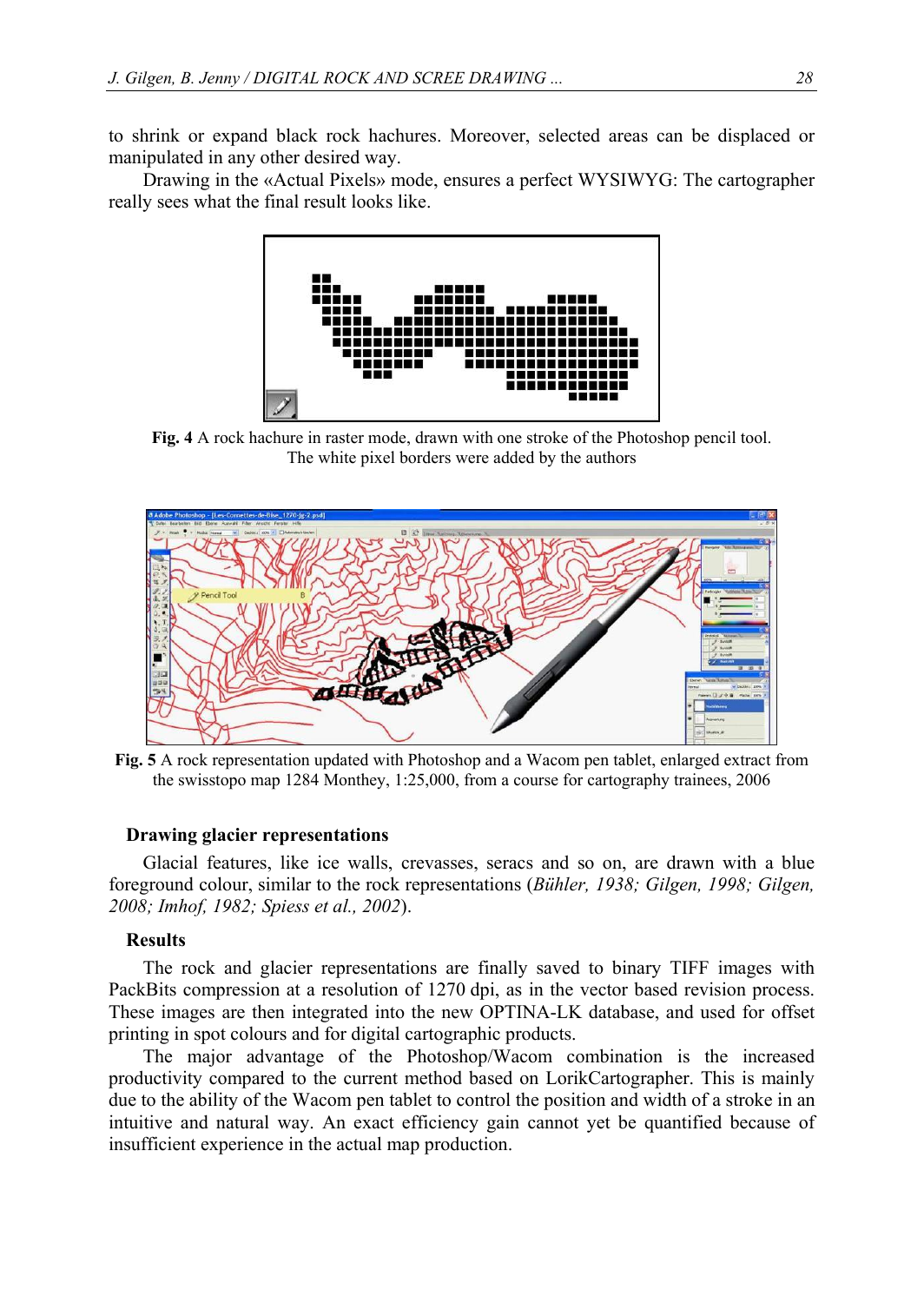The major disadvantage of the Photoshop/Wacom combination is that there are new interfaces between different applications. Data must be exchanged between ArcGIS and Photoshop for rock drawing. Such data conversions are not required with LorikCartographer, where all cartographic drawing is carried out in a single application environment (excluding relief shading).

## **Scree drawing with scree painter**

#### **Introduction**

A pattern of modulated dots representing scree areas can be generated with Scree Painter, an open-source software by the Institute of Cartography of ETH Zurich (*Jenny et al., 2010*). Scree Painter was developed especially for the OPTINA-LK map production workflow, but is freely available for other users and runs on various operating systems (*www.screepainter.com, 2010*).

Scree Painter generates scree representations from a set of input data. A shaded relief image controls the size and density of dots. Where this greyscale image is dark, denser and larger dots are generated. Scree dots are placed inside polygons that are imported from a shape file. An «Obstacle Mask» image automatically masks out unnecessary dots that would be placed on top of other map features or too close to them. Such map features are contour lines, large erratic blocks, roads, buildings, hydrographic features, and the lettering in scree areas. Furthermore, a digital elevation model is used to detect and symbolize gully lines, which are represented by small dots arranged along a line.

### **Minor interactive editing**

The first data output generated with default settings is carefully checked by a cartographer, and if necessary, interactively corrected. The following three corrections are applied:

(1) The gully lines in contradiction to cartographic principles are edited. The gully lines automatically generated by Scree Painter are exported to an ESRI Shape file, and then imported into a GIS, e.g. ArcGIS, for interactive editing.

(2) A «Large Stone Mask» is created in Photoshop to accentuate areas where larger stones should be placed. Larger stones and small boulders are often deposited at the foot of larger slopes. A greyscale mask, painted in Photoshop and exported to TIFF, PNG or JPEG format, locally enlarges the dots in the generated scree representation.

(3) A «Gradation Mask» is created in Photoshop to highlight small, but important terrain features (e.g. small moraines), which are inadequately portrayed in the first output. This greyscale mask, also in TIFF, PNG or JPEG format, locally increases the brightness contrast in the generated scree representation and hence accentuates important terrain features. Such small, but outstanding features are important for map readers to easily orient themselves on the terrain.

## **Result**

After loading the edited «Gully Lines», the «Large Stone Mask» and the «Gradation Mask» into Scree Painter, the final scree representation is generated. The final version can be exported to various formats, including DXF, Illustrator, JPG, PDF, PNG, SVG, Shape or Ungenerate. At swisstopo, scree is exported to a PDF file, which is then converted with Photoshop to a binary TIFF image (again with PackBits compression at 1270 dpi), and integrated into the cartographic database.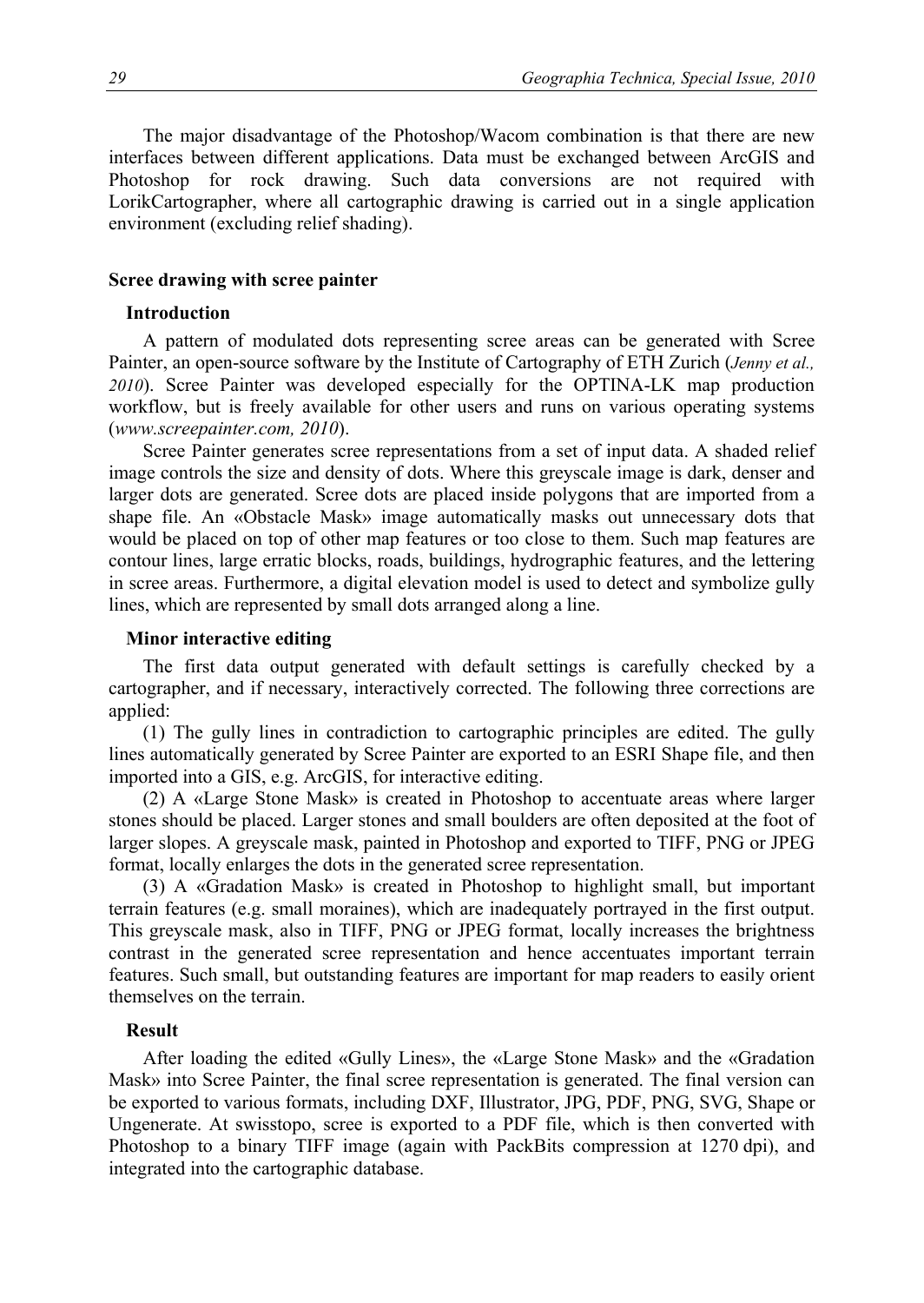

**Fig. 6** Manually created scree representation in the map 1193 Tödi, 1:25,000 (left) in comparison to a representation generated by Scree Painter with minor interactive editing (right)

The expenditure of cartographic labour is considerably cut down thanks to Scree Painter compared to the interactive drawing in LorikCartographer and to the prior scribing on coated glass plates. The exact efficiency gain, however, cannot be quantified yet, because Scree Painter is not yet used in map production. As with Photoshop, the major disadvantage of Scree Painter is that additional data and file format conversions are necessary between ArcGIS, Photoshop and Scree Painter.

## **CONCLUSIONS**

Rock and glacier representations are more efficiently drawn with Photoshop raster tools than with LorikCartographer, where revisions are carried out in vector mode. Future revisions of rock drawings at 1:25,000 will be executed with Photoshop and a graphics tablet, which will increase efficiency. Hence, swisstopo will continue using their renowned and still convincing style of rock and glacier representations in the future map series at the 1:25,000 scale.

The scree representation generated with Scree Painter is of a quality that requires only little interactive improvements. The efficiency is enormously improved compared to drawing in vector mode with LorikCartographer and to the prior scribing on coated glass plates.

# **REFERENCES**

- Bühler P., (1938), *100 Jahre Eidgenössische Landestopographie 1838-1938* (Fachtechnische Abhandlungen, 6, – Die Darstellung der Felsen), pp. 1–4, Bern, Eidgenössische Landestopographie.
- Gilgen J., (1998), *Felsdarstellung in den Landeskarten der Schweiz, Hochgebirgskartographie Silvretta 1998*, Workshop der Kommission Hochgebirgskartographie der Dt. Gesellschaft für Kartographie, K. Kriz (ed.), Institut für Geographie der Universität Wien, Wiener Schriften zur Geographie und Kartographie, 11, pp. 11–21.